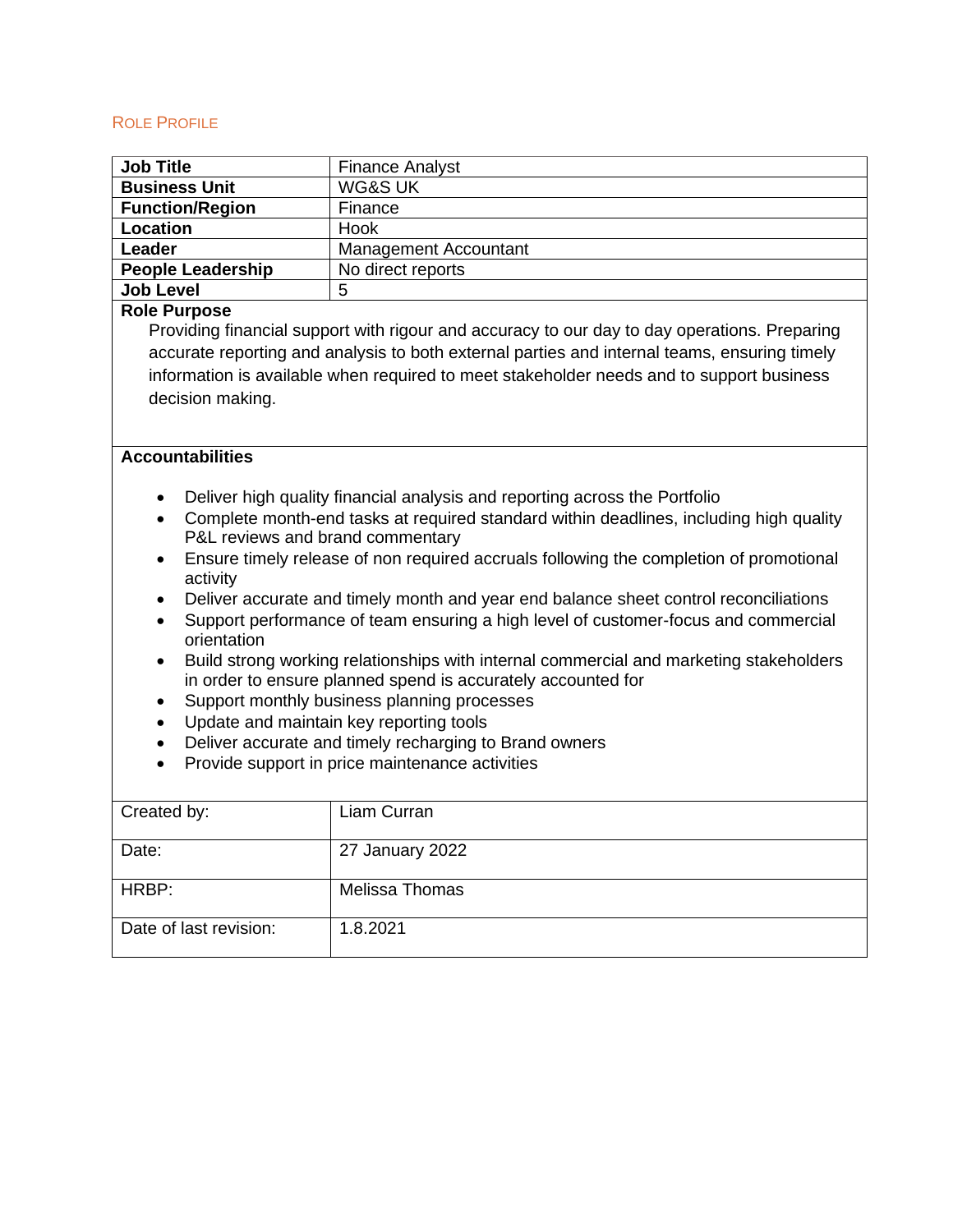| Role specific competencies and skillset:                                                                                                                                                                                                                                                                                                                                                                                                                                                                                              |                                                                                                                                                                                                                                                                                                                                                                                                                                                                                                     |  |  |
|---------------------------------------------------------------------------------------------------------------------------------------------------------------------------------------------------------------------------------------------------------------------------------------------------------------------------------------------------------------------------------------------------------------------------------------------------------------------------------------------------------------------------------------|-----------------------------------------------------------------------------------------------------------------------------------------------------------------------------------------------------------------------------------------------------------------------------------------------------------------------------------------------------------------------------------------------------------------------------------------------------------------------------------------------------|--|--|
| <b>Working with People</b><br>• Demonstrates an interest in and<br>understanding of others<br>• Adapts to the team and builds team spirit<br>• Recognises and rewards the contribution of<br>others<br>• Listens, consults others and communicates<br>proactively Supports and cares for others<br>Develops and openly communicates self-<br>insight, such as an awareness of own<br>strengths and weaknesses                                                                                                                         | <b>Relating and Networking</b><br>• Establishes good relationships with<br>customers and staff<br>• Builds wide and effective networks of<br>contacts inside and outside the organisation<br>• Relates well to people at all levels<br>• Manages conflict<br>Uses humour appropriately to enhance<br>relationships with others                                                                                                                                                                      |  |  |
| <b>Applying Expertise &amp; Technology</b><br>Applies specialist and detailed technical<br>expertise<br>Develops job knowledge and expertise<br>٠<br>through continual professional<br>development<br>Shares expertise and knowledge with<br>$\bullet$<br>others<br>Uses technology to achieve work<br>objectives<br>Demonstrates appropriate physical co-<br>ordination and endurance, manual skill,<br>spatial awareness and dexterity<br>Demonstrates an understanding of<br>different organisational departments and<br>functions | <b>Analysing</b><br>• Analyses numerical data, verbal data and all<br>other sources of information<br>• Breaks information into component parts,<br>patterns and relationships<br>• Probes for further information or greater<br>understanding of a problem<br>• Makes rational judgements from the available<br>information and analysis<br>• Produces workable solutions to a range of<br>problems<br>Demonstrates an understanding of how<br>one issue may be a part of a much larger<br>system. |  |  |
| <b>Delivering Results &amp; Meeting Customer</b><br><b>Expectations</b><br>Focuses on customer needs and<br>satisfaction<br>Sets high standards for quality and<br>quantity<br>Monitors and maintains quality and<br>productivity<br>Works in a systematic, methodical and<br>orderly way<br>Consistently achieves project goals                                                                                                                                                                                                      | <b>Following Instructions and Procedures</b><br>• Appropriately follows instructions from others<br>without unnecessarily challenging authority<br>• Follows procedures and policies<br>• Keeps to schedules; arrives punctually for<br>work and meetings<br>Demonstrates commitment to the<br>organisation<br>Complies with legal obligations and safety<br>requirements of the role.                                                                                                              |  |  |